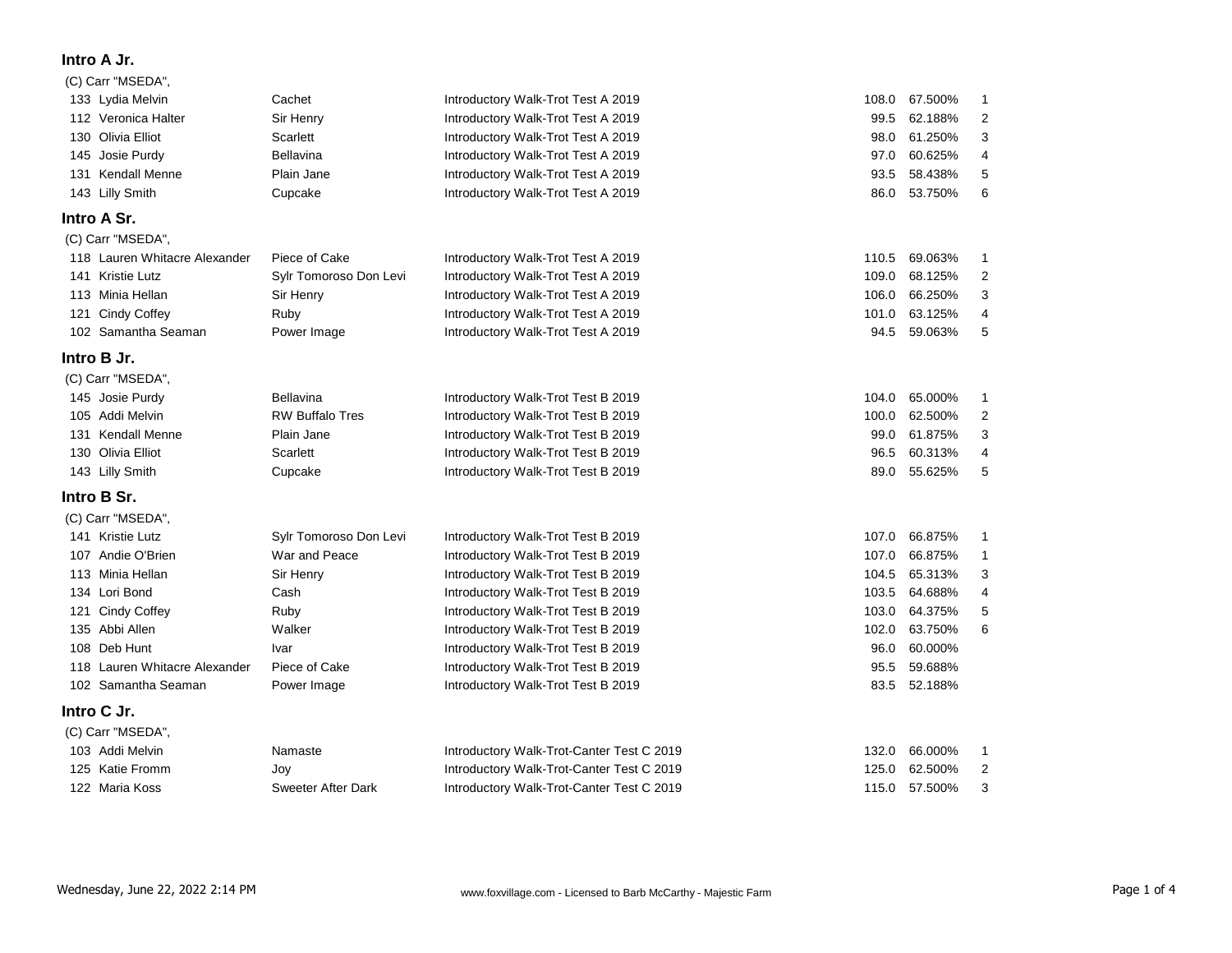## **Intro C Sr.**

| (C) Carr "MSEDA",             |                           |                                           |       |         |                |
|-------------------------------|---------------------------|-------------------------------------------|-------|---------|----------------|
| 135 Abbi Allen                | Walker                    | Introductory Walk-Trot-Canter Test C 2019 | 126.0 | 63.000% | 1              |
| 118 Lauren Whitacre Alexander | Piece of Cake             | Introductory Walk-Trot-Canter Test C 2019 | 125.5 | 62.750% | 2              |
| 134 Lori Bond                 | Cash                      | Introductory Walk-Trot-Canter Test C 2019 | 124.0 | 62.000% | 3              |
| Training 1 Jr.                |                           |                                           |       |         |                |
| (C) Carr "MSEDA",             |                           |                                           |       |         |                |
| 146 Chloe Guthrie             | Samson                    | Training Level, Test 1 2019               | 170.5 | 65.577% | 1              |
| 120 Emily Oliger              | <b>Tidal Effect</b>       | Training Level, Test 1 2019               | 167.5 | 64.423% | 2              |
| 103 Addi Melvin               | Namaste                   | Training Level, Test 1 2019               | 164.5 | 63.269% | 3              |
| 104 Addi Melvin               | Novari                    | Training Level, Test 1 2019               | 162.5 | 62.500% | 4              |
| 126 McKenna Judd              | KitKat                    | Training Level, Test 1 2019               | 160.5 | 61.731% | 5              |
| 122 Maria Koss                | <b>Sweeter After Dark</b> | Training Level, Test 1 2019               | 157.0 | 60.385% | 6              |
| Training 1 Sr.                |                           |                                           |       |         |                |
| (C) Carr "MSEDA",             |                           |                                           |       |         |                |
| 128 Lucinda Lumpkin           | Cut to the chase          | Training Level, Test 1 2019               | 173.0 | 66.538% | 1              |
| 144 Abbi Allen                | finn                      | Training Level, Test 1 2019               | 173.0 | 66.538% | $\mathbf{1}$   |
| 63 Emily Miller               | Whisper "Perci"           | Training Level, Test 1 2019               | 152.5 | 58.654% | 3              |
| 129 Vickie Swartz             | Fearless Diva             | Training Level, Test 1 2019               | 140.5 | 54.038% | 4              |
| Training 2 Jr.                |                           |                                           |       |         |                |
| (C) Carr "MSEDA",             |                           |                                           |       |         |                |
| 115 Breanna Fuchs             | Delight                   | Training Level, Test 2 2019               | 206.0 | 71.034% | 1              |
| 120 Emily Oliger              | <b>Tidal Effect</b>       | Training Level, Test 2 2019               | 186.0 | 64.138% | 2              |
| 126 McKenna Judd              | KitKat                    | Training Level, Test 2 2019               | 179.0 | 61.724% | 3              |
| 146 Chloe Guthrie             | Samson                    | Training Level, Test 2 2019               | 179.0 | 61.724% | 3              |
| 137 Ava Lang                  | Lennon                    | Training Level, Test 2 2019               | 175.0 | 60.345% | 5              |
| 105 Addi Melvin               | <b>RW Buffalo Tres</b>    | Training Level, Test 2 2019               | 158.0 | 54.483% | 6              |
| Training 2 Sr.                |                           |                                           |       |         |                |
| (C) Carr "MSEDA",             |                           |                                           |       |         |                |
| 139 Crosby Rudd-Trow          | <b>Brighthill Spritz</b>  | Training Level, Test 2 2019               | 205.0 | 70.690% | $\mathbf{1}$   |
| 144 Abbi Allen                | finn                      | Training Level, Test 2 2019               | 199.5 | 68.793% | $\overline{2}$ |
| 128 Lucinda Lumpkin           | Cut to the chase          | Training Level, Test 2 2019               | 192.0 | 66.207% | 3              |
| 80 Kristy Ernst               | Rhythm O Rouge            | Training Level, Test 2 2019               | 145.5 | 50.172% | 4              |
| 129 Vickie Swartz             | Fearless Diva             | Training Level, Test 2 2019               | 136.5 | 47.069% | 5              |
| Training 3 Jr.                |                           |                                           |       |         |                |
| (C) Poulin "S".               |                           |                                           |       |         |                |
| 104 Addi Melvin               | Novari                    | Training Level, Test 3 2019               | 194.5 | 67.069% | -1             |
| 115 Breanna Fuchs             | Delight                   | Training Level, Test 3 2019               | 192.0 | 66.207% | 2              |
| 136 Elena Eggleton            | Val Caponi                | Training Level, Test 3 2019               | 183.5 | 63.276% | 3              |
| 120 Emily Oliger              | <b>Tidal Effect</b>       | Training Level, Test 3 2019               | 182.0 | 62.759% | 4              |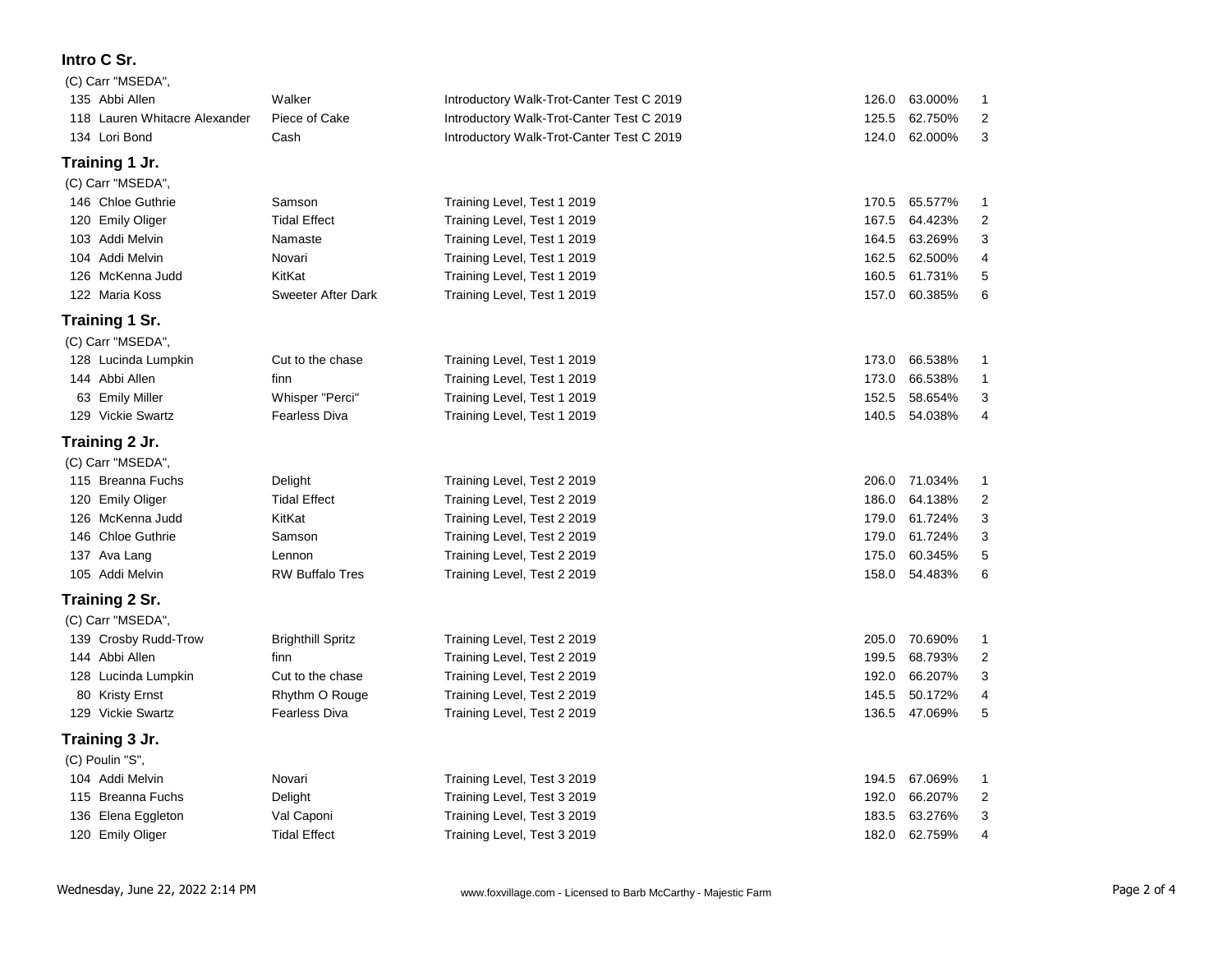| 137 Ava Lang                               | Lennon                                       | Training Level, Test 3 2019                                |       | 170.5 58.793%                  | 5                   |
|--------------------------------------------|----------------------------------------------|------------------------------------------------------------|-------|--------------------------------|---------------------|
| Training 3 Sr.<br>(C) Poulin "S",          |                                              |                                                            |       |                                |                     |
| 117 Marylou Braun<br>63 Emily Miller       | <b>JND's Rennselaer</b><br>Whisper "Perci"   | Training Level, Test 3 2019<br>Training Level, Test 3 2019 | 165.0 | 182.0 62.759%<br>56.897%       | 1<br>2              |
| First 1 Jr.                                |                                              |                                                            |       |                                |                     |
| (C) Poulin "S",                            |                                              |                                                            |       |                                |                     |
| 142 Abbi Allen                             | Queen Bishop                                 | First Level, Test 1 2019                                   | 191.0 | 65.862%                        | 1                   |
| 136 Elena Eggleton                         | Val Caponi                                   | First Level, Test 1 2019                                   | 183.5 | 63.276%                        | $\overline{2}$      |
| First 1 Sr.                                |                                              |                                                            |       |                                |                     |
| (C) Poulin "S",                            |                                              |                                                            |       |                                |                     |
| 119 Jennifer Flory                         | Dalis Monarch                                | First Level, Test 1 2019                                   |       | 195.5 67.414%                  | $\mathbf{1}$        |
| First 2 Jr.                                |                                              |                                                            |       |                                |                     |
| (C) Poulin "S",                            |                                              |                                                            |       |                                |                     |
| 142 Abbi Allen                             | Queen Bishop                                 | First Level, Test 2 2019                                   |       | 233.0 66.571%                  | -1                  |
| First 2 Sr.                                |                                              |                                                            |       |                                |                     |
| (C) Poulin "S",                            |                                              |                                                            |       |                                |                     |
| 119 Jennifer Flory                         | Dalis Monarch                                | First Level, Test 2 2019                                   |       | 255.8 73.086%                  | 1                   |
| First 3 Sr.                                |                                              |                                                            |       |                                |                     |
| (C) Poulin "S",                            |                                              |                                                            |       |                                |                     |
| 169 Kaylee Van Winkle<br>117 Marylou Braun | <b>High Shine</b><br><b>JND's Rennselaer</b> | First Level, Test 3 2019<br>First Level, Test 3 2019       |       | 242.0 67.222%<br>184.0 51.111% | 1<br>$\overline{2}$ |
|                                            |                                              |                                                            |       |                                |                     |
| <b>Second Level % TOC</b>                  |                                              |                                                            |       |                                |                     |
| (C) Poulin "S",<br>127 Channing Seideman   | Perla                                        | Second Level, Test 1 2019                                  | 237.0 | 64.054%                        | $\mathbf{1}$        |
| 169 Kaylee Van Winkle                      | <b>High Shine</b>                            | Second Level, Test 1 2019                                  | 234.5 | 63.378%                        | 2                   |
| 90 Cassidy Deimling                        | Derecho                                      | Second Level, Test 1 2019                                  | 219.0 | 59.189%                        | 3                   |
| 138 Lori Cole                              | Icaro MR                                     | Second Level, Test 3 2019                                  |       | 225.5 53.690%                  | 4                   |
| <b>Third Level % TOC</b>                   |                                              |                                                            |       |                                |                     |
| (C) Poulin "S",                            |                                              |                                                            |       |                                |                     |
| 124 Brittany Geglein                       | Laetitia                                     | Third Level, Test 3 2019                                   | 269.5 | 67.375%                        | $\mathbf{1}$        |
| 67 Mary House                              | <b>Hohenfels SH</b>                          | Third Level, Test 1 2019                                   | 222.5 | 60.135%                        | 2                   |
| 106 Kristie Lutz                           | Kennedy                                      | Third Level, Test 1 2019                                   | 221.5 | 59.865%                        | 3                   |
| <b>Fourth Level % TOC</b>                  |                                              |                                                            |       |                                |                     |
| (C) Poulin "S",                            |                                              |                                                            |       |                                |                     |
| 123 Deborah Sillins                        | Dimitri                                      | Fourth Level, Test 2 2019                                  |       | 218.5 57.500%                  | 1                   |